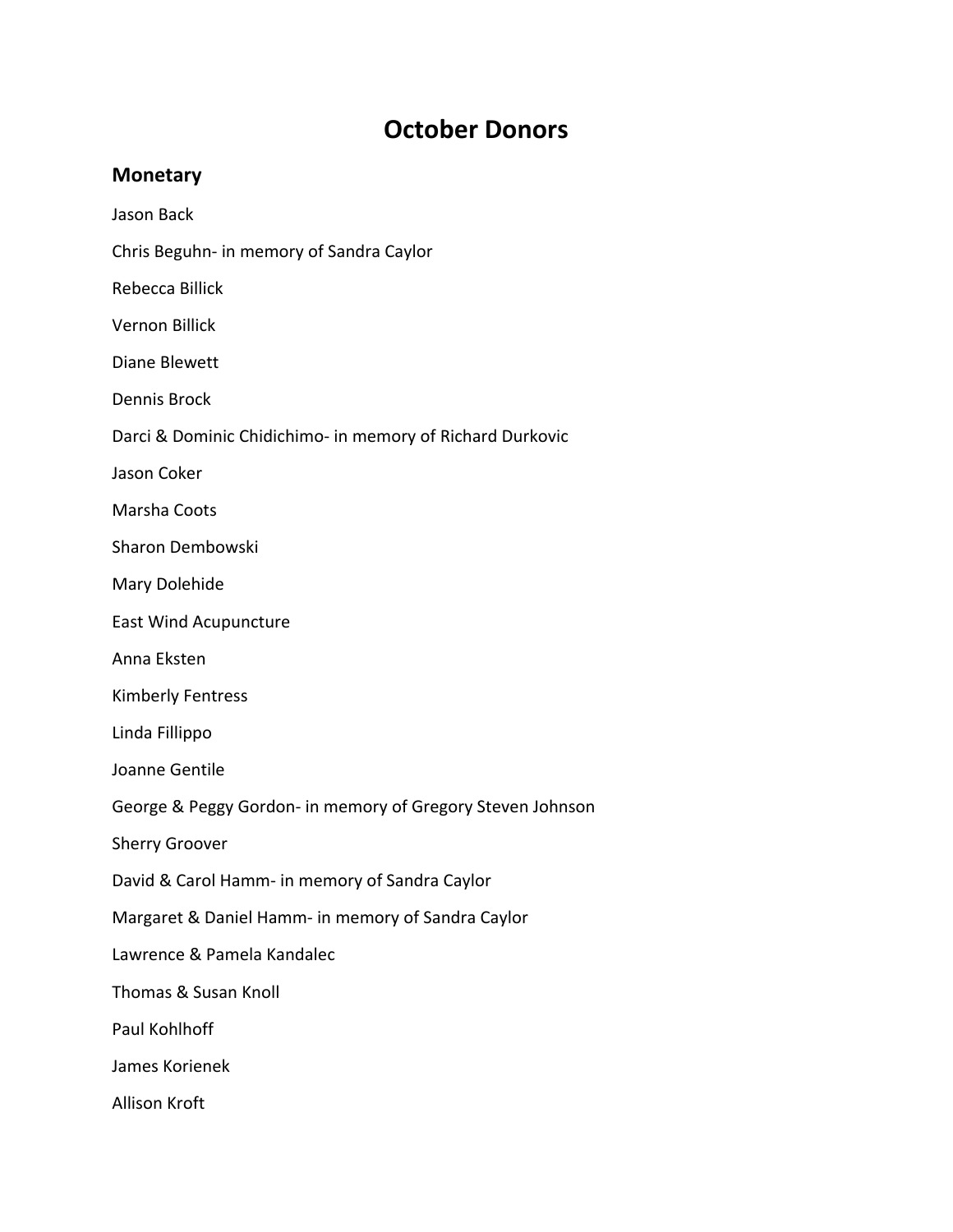| Leeann Magee                                               |
|------------------------------------------------------------|
| Douglas & Linda Marler                                     |
| Aleasha Martinez                                           |
| Anthony Menconi-in memory of Nanette Purvee                |
| <b>Ruth Merkner</b>                                        |
| Mary Nallenweg                                             |
| <b>Steven Nolan</b>                                        |
| <b>Frances Omeara</b>                                      |
| Elizabeth & Mansel Parks- in memory of Justin Campolattara |
| Presbyterian Resale Shop                                   |
| James & Juliann Petrites- in memory of Jim Woynarowski     |
| <b>Melissa Pipgrass</b>                                    |
| Lisa Reick                                                 |
| Mark & Annette Ritzi                                       |
| Jackie Sabol                                               |
| Anne & Matt Sheafer- in memory of Sandra Caylor            |
| Linda Shourek- in memory of Sandra Caylor                  |
| Ken & Pam Snow                                             |
| Ashley Somodi                                              |
| Rita Stanfield                                             |
| Vasana Health                                              |
| <b>Cindy Weiss</b>                                         |
| Carmen & Brad Werner                                       |

## **In Kind**

Kathy Burke

Sally Carroll